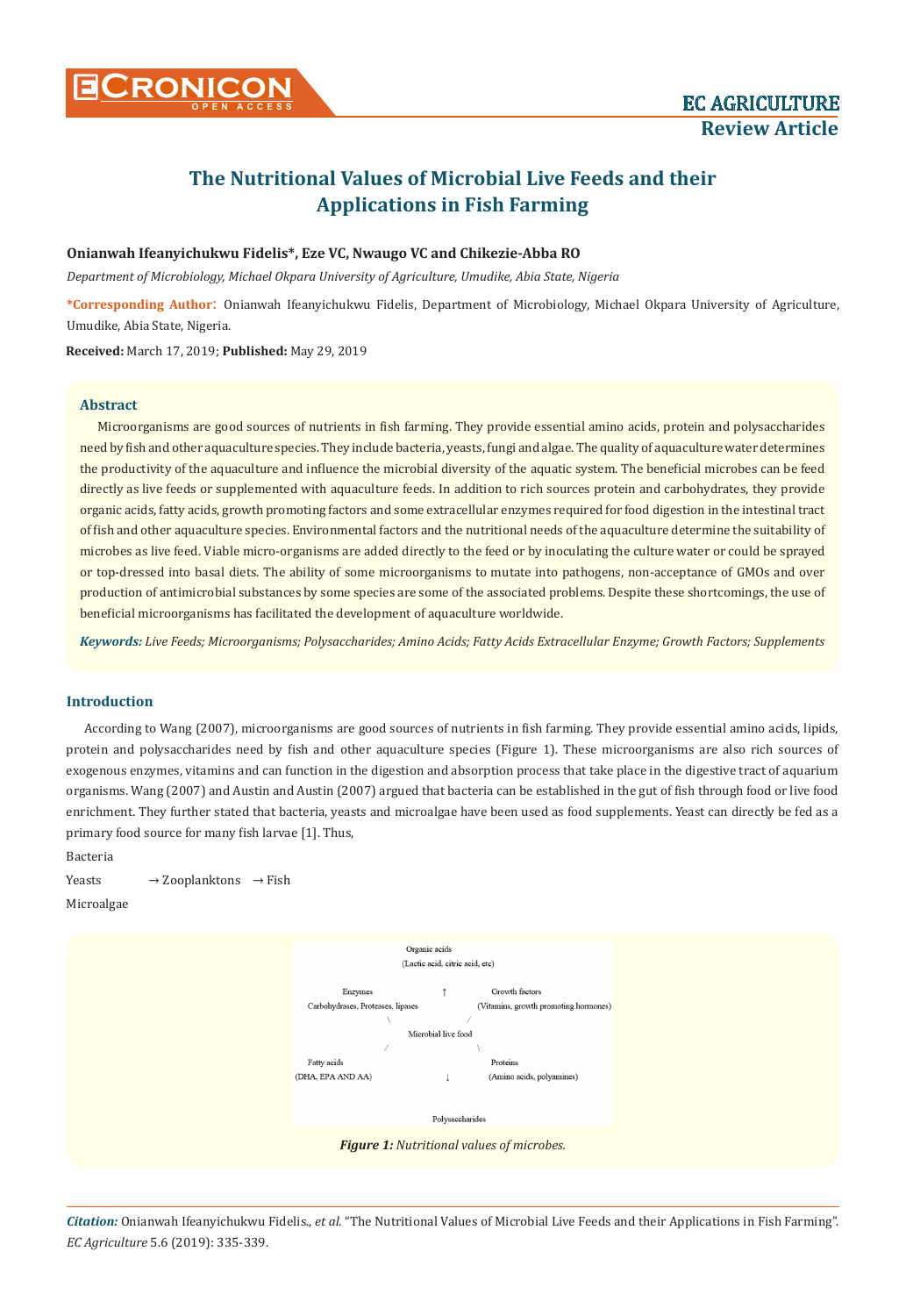Water is the home of fish and its quality is one of the most important aspects of pond management. Eze, and Ogbaran [2] stated that water quality means the component of water which must be present for optimum growth of aquatic organisms. It is sometimes, an indication of aquatic pollution with high levels of nitrate and phosphorous. These compounds are essential in aquaculture where cultivation of microalgae is required [2].

Microbial diversity of fish farm depends on its water quality. Bacteria genera such as *Aeromonas, Vibrio*, *Staphylococcus, Corynebacterium, Pseudomonas, Acinetobacter, Enterobacter, Escherichia, Klebsiella*, *Proteus, Serratia* and *Bacillus* have been isolated from fresh water fish and its associated wastewater [3]. According to Sikoki and Veen [3], *Cyanobacteria, Lactobacillus, Leuconostoc, Streptococcus, Lactococcus*  and *Vagococcus* have, also, been isolated from fish and fish farm wastewater. Besides, beneficial diatoms (*Chlorella, Chaetoceros* and *Skeletonema*) and yeasts genera (*Candida albicans* and *Saccharomyces* etc.) are found in fish pond.

Hirata., *et al.* [1] stated that in contrast to the use of microorganisms in terrestrial animals, its use in fishery goes beyond feeds. Its use as a prophylactic measure and probiotics increases on daily basis. These microbial products are used as food supplement in fish culture [1]. Bacteria, yeasts, algae and zooplanktons are important ingredients in artificial fish diets and they are cultured easily and economically usually from pond wastewater using traditional culture methods.

#### **Beneficial microorganisms used as feed in fish farming**

#### **Microbial live foods**

These include bacteria, fungi, protozoa, yeasts and microalgae.

#### **Bacteria and fungi**

Studies have shown that bacterial cells are rich sources of essential amino acids, protein and polysaccharides and also, are rich sources of exogenous enzymes and vitamins (Wang, 2007). They play major role in the digestion and absorption processes in fish and other aquarium organisms by breaking down larger food particles into smaller ones essentially at the early stage of life.

Yeast can be directly fed as a primary food source for many fish larvae. It is, also, used as a feed for zooplankton which is grown for use in fish larvae culture and as an important ingredient in artificial larval diets. Wang (2007) evaluated yeasts as supplement or replacement for algae in the post larval shrimps feeding. Hirata., *et al.* [1] stated that in contrast to the use of microorganisms in terrestrial animals, its use in fishery goes beyond feeds. Its use as a prophylactic measure and probiotics increases on daily basis. These microbial products are used as food supplement in fish culture [1].

#### **Micro algae**

Microalgae of interest in fish farming are chlorophyll bearing unicellular. However, the use of beneficial multicellular usually in colonial or filamentous forms like *Spirogyra and Volvox* have been documented. Besides chlorophyll, some microalgae show various carotenoid pigments which gives their characteristic colours. The *Chlorophyta* (green algae) serve as primary food producers in the aquatic food chain. Recently, mass culture of unicellular algae such as diatoms and small phytoplankters has become quite popular and encouraged for feeding larvae of fishes, prawns, shrimps and molluscs in aqua hatcheries.

According to Brown., *et al.* [4], the nutritional value of any algal species for a particular organism depends on its cell size, digestibility, lack of ability to produce toxic compounds, and its biochemical composition. He stated that microalgae grown to late-logarithmic growth phase typically contain 30 to 40% protein, 10 to 20% lipid and 5 to 15% carbohydrate [4]. He added that these algae when cultured through to stationary phase, has a significant alteration of its composition [4]. Some essential components of Polyunsaturated fatty acids (PUFA) derived from microalgae are in form of docosahexaenoic acid (DHA), Eicosapentaenoic acid (EPA) and Arachidonic acid (AA) and are known to be essential at early stage of rearing fish [5]. Variations occur in vitamin contents among species of microalgae with ascorbic acid having the greatest variation from algae (i.e. 1 to 16 mg  $g<sup>-1</sup>$  dry weight) [6].

*Citation:* Onianwah Ifeanyichukwu Fidelis., *et al*. "The Nutritional Values of Microbial Live Feeds and their Applications in Fish Farming". *EC Agriculture* 5.6 (2019): 335-339.

336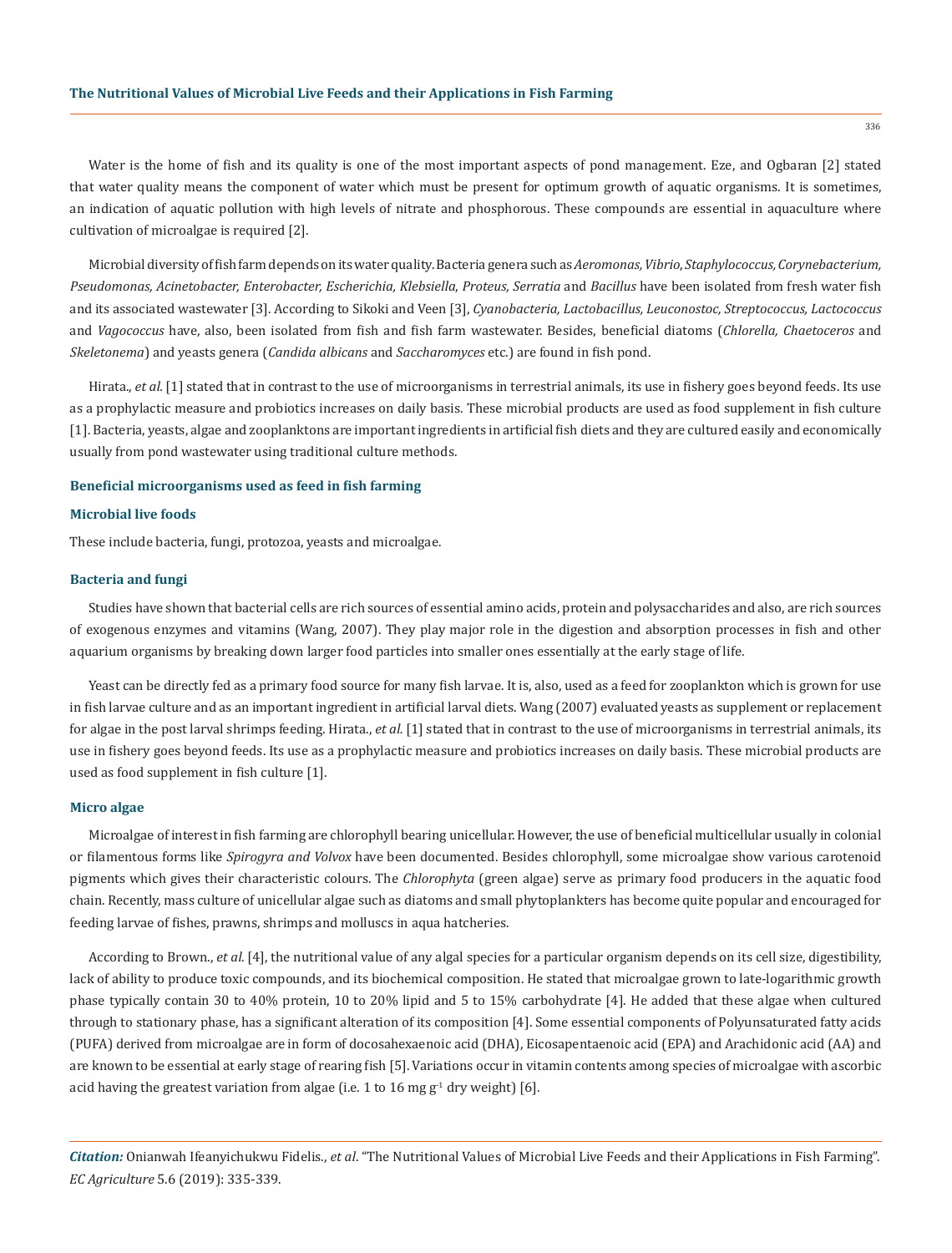The benefits of microalgae in aquaculture are essentially due to its nutritional value as well as its small size which enhances ease of consumption for the early stages of various aquatic species. Maruyama., *et al*. [7] stated that microalgae are essential food sources for rearing all stages of aquatic animals. They also constitute an important source of food for live food organisms used in aqua hatcheries. Microalgae are frequently supplied together with rotifers during first feeding of marine larvae and the technique has enhanced survival as well as growth. According to Maruyama., *et al*. [7], the two types of algal live feeds used in aquaculture are;

- Live algal cells.
- A supplementary food (such as baker's yeast).

#### **Production of digestive enzymes and growth promoting factors**

Some microorganisms function and participate efficiently in the digestive processes of aquatic animals (Balcazar., *et al.* 2006). This, they do by contributing in the digestion process through the production of extracellular enzymes, such as proteases, lipases, as well as growth promoting factors (Wang., *et al.* 2000). Studies have shown that these enzymes are produced by amylolytic, proteolytic, lipolytic and cellulolytic microbial species isolated from the gut of fish and other aquatic species [8]. The study done by Das., *et al.* [9] showed that gastrointestinal tract of fish have broad and variable enzymatic potentials. They were able to characterize amylase, cellulose, protease and lipase from gut bacteria flora using cultural, qualitative and quantitative enzyme assay methods. These microbes, also, supply vitamins, fatty acids and essential amino acids to the host (Balcazar., *et al.* 2006; Tinh., *et al.* 2007) as in *Bacteroides* and *Clostridium* species as well as axenic algae (*Isochrysis galbana*) supplemented with a bacterial strain CA2. This showed improved growth performance with efficient nutrient utilization (Douillet and Langdon 1994). Yeasts are well known in animal nutrition because they can produce polyamines, which enhance intestinal maturation (Wang., *et al.* 2000). Many strains of yeast have been used as dietary supplements in a number of fish species (Tinh., *et al.* 2007).

#### **Applications of microbial live feeds**

The method of applications of microbial live feed depends on a number of factors such as nature and viability of microbes being used, environmental factors (pH, salinity, etc.) and the nutritional needs of the aquaculture. Viable micro-organisms are added directly to the feed or by inoculating the culture water (Figure 2 below) with live bacteria, fungi, yeasts and algal species (Bucio Galindo., *et al.* 2009). In some studies, live cultures are sprayed or top-dressed into basal diets and use of freeze-dried/lyophilized cells, dead cells, disrupted cells, cell free supernatants and spores have all showed effectiveness (Merrifield., *et al.* 2010c).



*Figure 2: Algal culture being added into a fish pond. (Source: Centre for Sustainable Aquatic Research, Swansea University).*

*Citation:* Onianwah Ifeanyichukwu Fidelis., *et al*. "The Nutritional Values of Microbial Live Feeds and their Applications in Fish Farming". *EC Agriculture* 5.6 (2019): 335-339.

337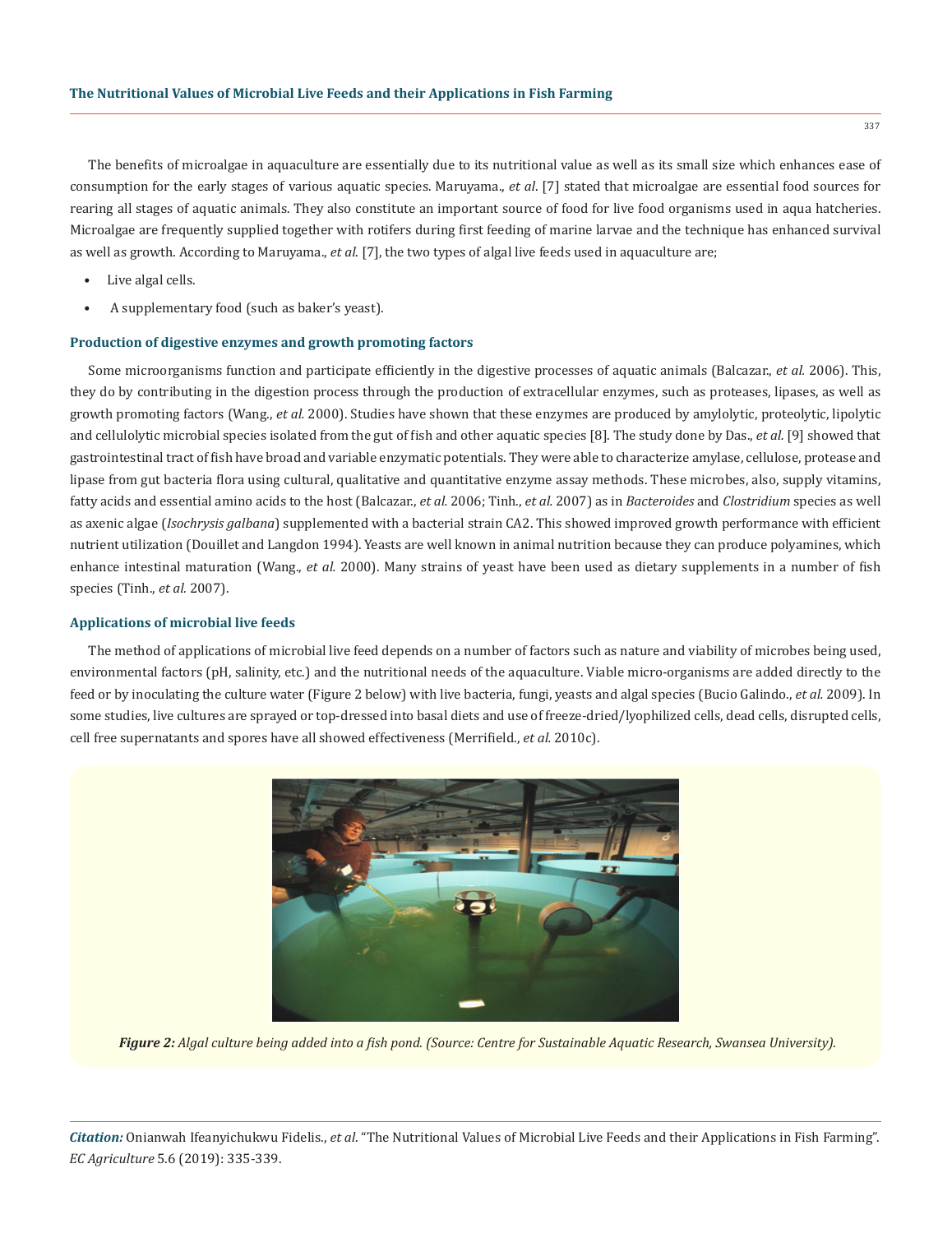#### **The advantages of live food microorganisms in aquaculture**

These include:

- 1. Live foods have the advantage of small size and are applied at the on-set of feeding in larvae and juvenile stage of growth.
- 2. They are easily digestible protein rich diet for fish.
- 3. Microalgae stimulate enzyme's synthesis and production of some essential growth factors.
- 4. They are utilized as feed for various stages of growth.
- 5. They are used to rear zooplanktons for feeding of fish.
- 6. Sources of protein, energy, vitamins, lipids, pigments and sterols.
- 7. Beneficial microorganisms enhances gut maturation in aquaculture species.

## **Problems associated with the application of beneficial microorganisms**

Beneficial microorganisms are generally considered safe and well tolerated [10]. Despite this fact, some constrains are associated with their use, thus:

- Firstly, is the potential of non-pathogenic microbes transforming into pathogens through mutation thereby causing infection of the host in aquaculture system [11].
- Secondly, the non-acceptance of the use of GMOs in aquaculture is a major setback and requires regulation and policy statements reassuring consumers of the safety of products in line with the recommendation of FAO that beneficial microorganisms are generally regarded as safe [10,12].
- Thirdly, there is the issue of overproduction of some antimicrobial agents which can impart negatively on the gut and environmental microbiota culminating in the engineering of new endangered species of microorganisms [13].
- Fourthly, is the fear of harmless commensals of the gut migrating to other unfamiliar parts of the host to cause infection [11].
- Improved aquaculture business requires funding. Since farming business is still at subsistent level government attention is required to make policies that supports aquaculture funding.
- Lastly is inadequate enlightenment to create awareness on the Safety of the use of GMOs.

## **Prospects and sustenance of the use of beneficial microorganisms in aquaculture**

- The use beneficial microorganisms boost employment generation through the establishment of more functional feed production industries.
- It will encourage efficient feeds production which have easy digestibility through production of more efficient microbial enzymes.
- Enhanced healthy aquaculture development requires skill hence proficiency training is necessary. This can be achieved by establishment of training centres.
- There will be increase in world protein supply through sustainable aquaculture development using beneficial microorganisms.
- Both individual and national economy will be enhanced by improved aquaculture development through the use of microbial live foods.
- All these improve the quality of life and contribute to human development. As such adequate funding is required.

338